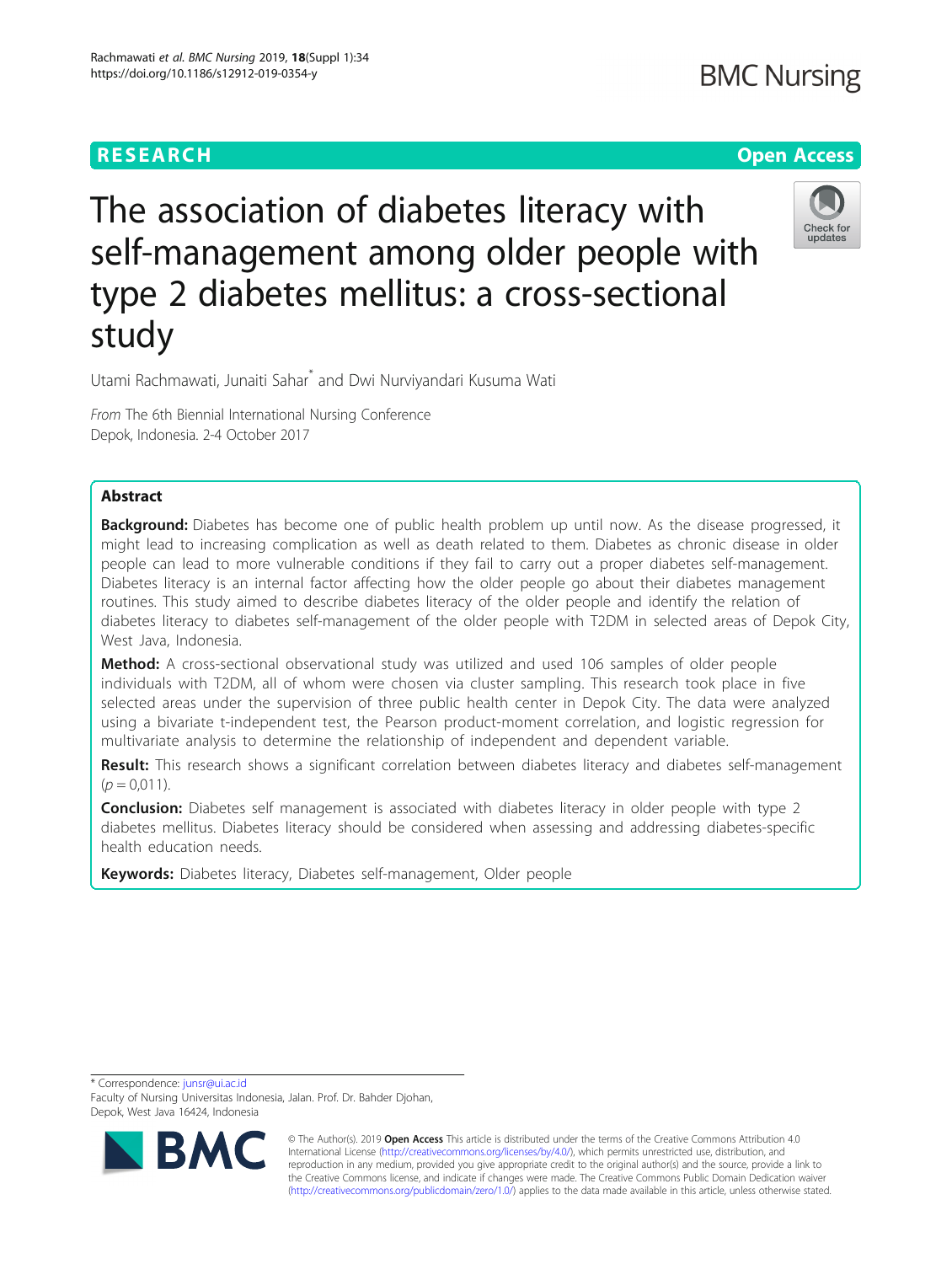#### Background

Degenerative health problems that the older people experience are closely related to the aging process as well as biological and lifestyle risk factors. One of the health problems that often occurs in old age due to the various factors is Type 2 Diabetes Mellitus (T2DM). There are 387 million people all over the world with T2DM and this number continues to grow [\[1\]](#page-6-0). The World Health Organization (WHO) report (2015) showed that diabetes is one of the main causes of high mortality worldwide. The International Diabetes Federation records in 2015 also indicated that the prevalence of T2DM in Indonesia increases with age and reaches its peak at the age of 60– 64 of nearly 15%. T2DM ranks fifth among the contributing diseased in old age [\[2](#page-6-0)]. The figure rose every year from 1.1% in 2007 to 2.1% in 2013, and Depok as one of the cities in West Java also shows a significant increase in the number of diabetics from as many as 4,834 in 2015 to 7,365 in 2016.

Diabetes mellitus is characterized by the increased levels of glucose in the blood or hyperglycemia due to abnormalities in insulin secretion or insulin action, or both [[3\]](#page-6-0). This can be seen from the reports of a research conducted in Cimanggis Sub-municipality which indicate that there are still 45% of older people (out of a total of 99 respondents) with inadequate knowledge of diabetes, 25% of whom do not know about diabetes and its complications. From the results of the preliminary research conducted by the researcher in 2016, it is found that compliance to diabetic self-management is not yet optimal, indicated by a number of 60% respondents still consuming restricted food such as high calories or sugar level and 26.7% not exercising regularly. This shows that the increasing number of older people T2DM indicates non-optimized knowledge and implementation of diabetes self-management.

The results of regular health monitoring by Posbindu (the community healthcare center for older people people) indicate that there was lack of older people participation. This finding was shown in the Posbindu staff's report stating that the older people who come are always the same people every month. There are still older people who have diabetes who do not come regularly for a check-up to Posbindu [\[4](#page-6-0)]. This is not only the case in one village, but also in other areas as shown in a research by Rusdianingseh in 2014 reporting that there is still lack of enthusiasm in the community causing Posbindu to not have a complete record of clients with T2DM in that region. The Health Program for Older people with Diabetes Mellitus (LANSET DM in Bahasa) developed by Ratnawati in 2013 has not been duplicated in other villages. Interventions related to the issue of older people diabetes have also been implemented through health education and a direct intervention through home visits [\[5](#page-6-0)]. Nevertheless, the secondary data from the local Community Health Center in 2016 still indicate the persisting high rates of T2DM in the older people.

Health education is one of the multidisciplinary approaches to overcome the problem of older people with T2DM and relies on the cognitive ability and health literacy  $[6, 7]$  $[6, 7]$  $[6, 7]$  $[6, 7]$ . Health literacy refers to the ability of person to seek, process, understand, and apply the necessary information regarding their health [[8\]](#page-6-0). The diabetes literacy components that can be observed from this study include Basic/Functional Literacy, Communicative/ Interactive Literacy, and Critical Literacy [\[9](#page-6-0)]. Health literacy is known to determine the successful achievement of health outcomes [[10\]](#page-6-0), as well as improve patients' diabetes self-management [[11\]](#page-6-0). Studies suggest that low health literacy lead to poor self-management knowledge and abilities [[12](#page-6-0)], poorer level of glycaemic control [[13](#page-6-0)] and higher level of HbA1c in people with diabetes [[14](#page-6-0)].

Low health literacy can also indicate that the health promotion techniques are not used appropriately [\[8](#page-6-0)]. Low health literacy is linked to the declining health status of the older people and results in low compliance to disease prevention programs [\[15\]](#page-6-0). A health literacy study on T2DM patients in Taiwan shows that health literacy has an indirect impact on the patients' blood sugar control [[16](#page-6-0)]. The study also recommends improving diabetes self-care through the betterment of health literacy and self-efficacy of patients [[17\]](#page-6-0). As such, health literacy is closely related to a patient's health behavior.

Promotional actions are necessary to minimize burdens for the individuals, families, and governments impacted by diabetes. Promotional programs can reduce the costs of inpatient hospital care, analogue insulin, and outpatient care  $[18]$  $[18]$ . The above explanation describes the factors in the older people that can affect the diabetes self-management in their treatment of diabetes. Diabetes literacy is a factor related to diabetes self-management of the older people with T2DM, there are already some studies about this however, there is a dearth information regarding this matter espescially in Indonesia. This study aimed to describe diabetes literacy of the older people in Depok City and identify the relation of diabetes literacy to diabetes self-management of the older people with diabetes.

#### Methods

#### Study area and study period

The study was carried out in several areas in Depok City from February to June, 2016. There were 3 Puskesmas (the Regional Public Service Agency of Community Health Service) used in this study namely, Puskesmas Tugu, Puskesmas Cimanggis, and Puskesmas Sukatani. On each Puskesmas chosen, there were two selected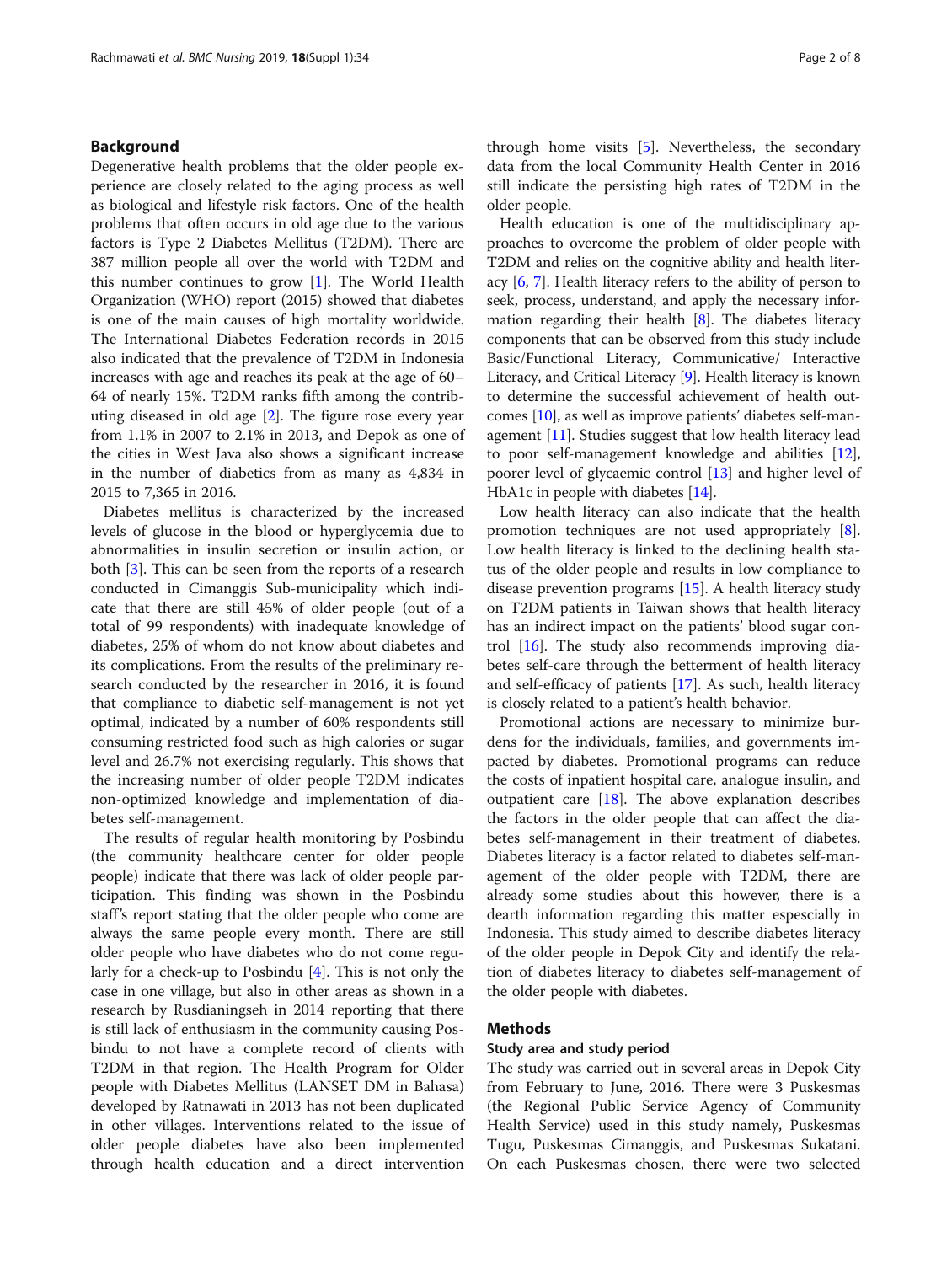municipality for this study, except Puskesmas Tugu with only one area selected.

#### Study design

This research used the descriptive correlational research design with the cross-sectional observational approach.

#### Source of population

All of the older people with T2DM in Depok City.

#### Study population

All the sampled older people with T2DM who have been living in area under the supervision of Puskesmas Tugu, Puskesmas Sukatani, and Puskesmas Cimanggis of Depok City, West Java, Indonesia.

#### Selection criteria

#### Inclusion criteria

Sampled older people who diagnosed with T2DM, able to communicate, read and write in Bahasa.

#### Exclusion criteria

Older people with T2DM who were having difficulties in both speaking and hearing.

#### Sampling

#### Sampling size determination

Samples were collected in 5 different areas according to the sample's inclusion criteria. The sample size was determined using the following assumption and a single population (p)  $n = \frac{z^{\frac{1}{2}}}{d^2}$  was employed. Where n is sample size desired,  $z^2$  is a standard normal score of 95% of confidence interval  $= 1.96$ , d is degree of accuracy  $=$ 0.05 and  $p = 50\%$ , which was the estimated population proportion of the older people with diabetes in five selected areas. Since the total source of the population was less than ten thousand which was 96; then by adding 10% for the possible non-response rate, a total sample size of 106 was obtained. Proportional allocation was used to allocate the sample in five selected areas.

### Sampling procedure

Sampling was conducted using purposive sampling in which areas were previously used to be the workstudy area of nursing chosen. The cluster sampling method were used as sampel was taken from different areas. After taking proportion in each area, 106 older people with T2DM where chosed randomnly from the data taken from both public health center and social worker datas.

#### Data collection procedure

Data were collected using a structured-self administered questionnaire that were distributed and collected by enumerators from 15 to 31 June 2017.

#### Data collection tool

The three instruments used in this research included the socio-demographic questionnaire —which queried age, sex, educational background, household income, ethnicity, family history of diabetes, and information media used for daily and health education needs—, the diabetes literacy questionnaire, which was a diabetes literacy questionnaire adapted from Functional, Communicative, and Critical Health Literacy Scale [[19](#page-6-0)], and the diabetes self-management questionnaire used by Masi in 2016, which is adopted and translated into Bahasa from The Diabetes Self-Management Questionnaire (DSMQ) [\[20](#page-6-0)]. The validity test results show that the correlation of the items questionnaire from diabetes literacy ranging from 0,429–0,742 and for the DSMQ ranging from 0,376-0, 797. However, there is 1 item from diabetes literacy questionnaire that was not valid (0,197). The sentence from this item was modified so that it can be used. The reliability test results show that the value of Cronbach's alpha for the diabetes literacy questionnaire is 0.743, and for the diabetes self-management questionnaire 0.667, and based on those values they are declared to have adequate internal consistency as a research questionnaire.

#### Data quality assurance

To assure data quality, orientation was given to experienced enumerators. Enumerators as data collectors responsible for checking the missing answers at each points. The data were also checked during entry and before analysis. Tje schematic sampling procedure is described in Fig. [1](#page-3-0).

#### Study variable

Dependent variable

#### Diabetes self-management Independent variable

### Diabetes literacy

#### Data analysis procedure

The data were entered and analyzed using statistical data analysis software SPSS version 17. The statistical analysis was made at the 95% confidence level. The bivariate analysis to determine the significance of the relationship between the diabetes self-management variable and the diabetes literacy variable was conducted using Pearson product-moment correlation test. The multivariate analysis was conducted using logistic regression.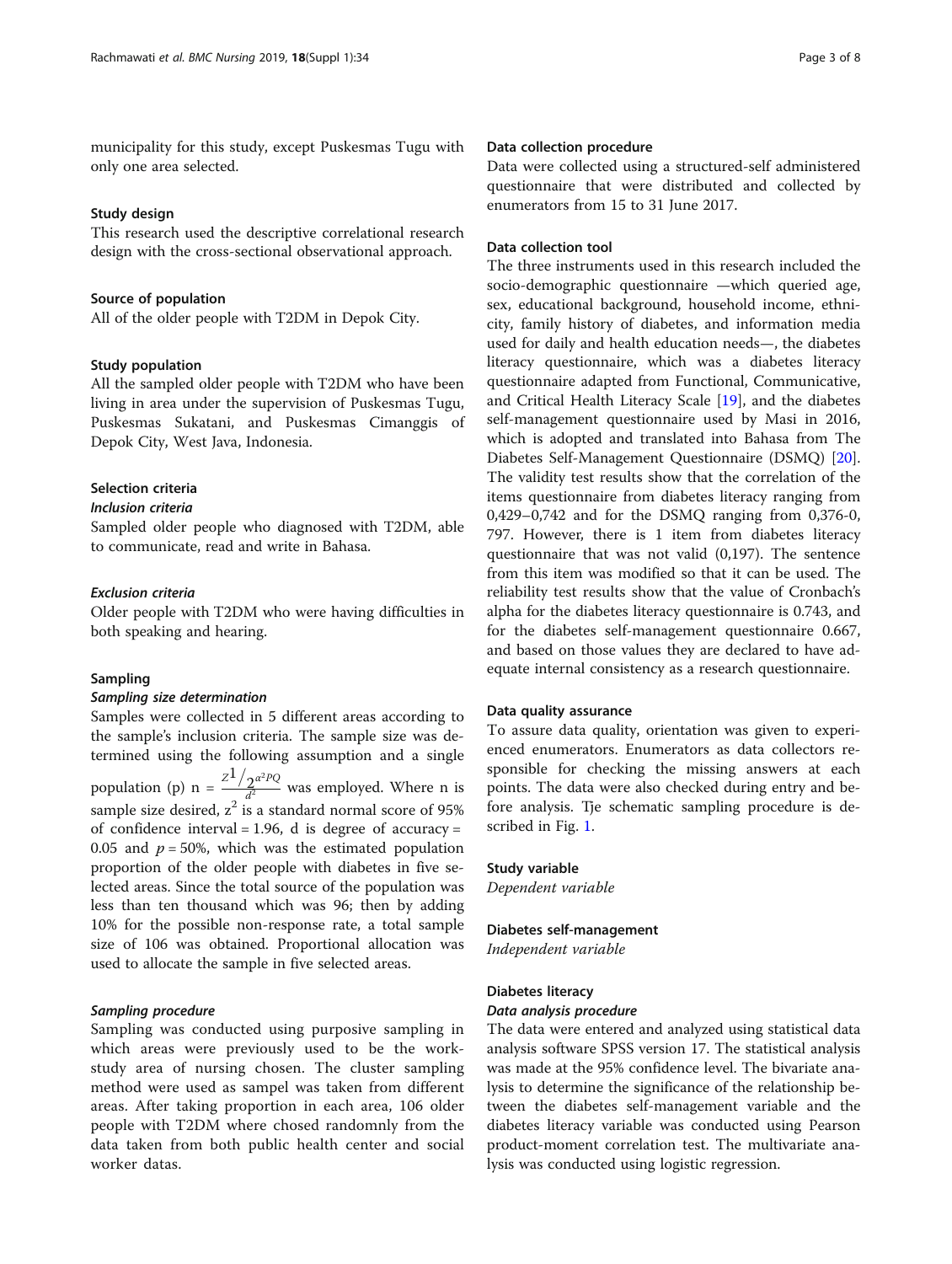<span id="page-3-0"></span>

#### Ethical consideration

There was no physical and psychological harm done to the participant. This research ensures that no force was applied to praticipants in joining the study. The study was also approved by the Faculty of Nursing University of Indonesia Reaseach Ethic Committee (reference: No.100/ UN2.F12.D/HKP.02.04/2017).

#### Result

#### Socio demographic characteristics of the respondents

In this study, 106 older people with diabetes were recruited. Among the participants, median age and income of the respondents are 64 years (95% CI: 64.51–66.25), and 2,000,000 IDR (95% CI: 2,165,566.04–1,937,586.77). The detailed characteristics of the respondents are described in Table 1.

The characteristics of the respondents show that their average age is 65 years, the majority of them are of the Javanese and Betawi ethnic groups, there is a balanced proportion of low and middle education, their average income is 2 million IDR, and most have a family history of diabetes. Respondent may choose more than one option regarding information media used and the majority of them use televisin. The big number of health information were gained from family and friend. Furthermore, the mean of diabetes literacy in respondents was 42,95 (95% CI: 41,55 - 44,36). Diabetes literacy and diabetes self-management are described in Table [2](#page-4-0).

Diabetes literacy significantly affects diabetes self-management with the  $p$  value of 0.011. However, the coefficient correlation 0,246 shows weak relationship of these variables. This shows that the better someone's diabetes literacy, the better their diabetes self-management. Respondents with good diabetes literacy will have the ability to search for, process, and apply good health information. Thus, if the information needed to implement diabetes self-management has been well received and understood, diabetes self-management will also be well implemented. Moreover, the analysis of diabetes literacy components are described in Table [3](#page-4-0).

|             |  | <b>Table 1</b> Socio demographic Characteristics of Respondents |
|-------------|--|-----------------------------------------------------------------|
| $(n = 106)$ |  |                                                                 |

| Characteristic                                      | Frequency | %    |
|-----------------------------------------------------|-----------|------|
| Sex                                                 |           |      |
| Male                                                | 34        | 32.1 |
| Female                                              | 72        | 67.9 |
| Ethnicity                                           |           |      |
| Betawinese                                          | 33        | 31.1 |
| Javanese                                            | 57        | 53.8 |
| Others                                              | 16        | 15.1 |
| Educational level                                   |           |      |
| Elementary Education                                | 52        | 38.1 |
| Secondary Education                                 | 45        | 42.5 |
| Higher Education                                    | 9         | 8.5  |
| Family History of Diabetes                          |           |      |
| No history                                          | 52        | 49.1 |
| With history                                        | 54        | 50.9 |
| Information Media Used <sup>a</sup>                 |           |      |
| Magazines                                           | 3         | 2,8  |
| <b>Books</b>                                        | 6         | 5,7  |
| Radio                                               | 31        | 29,2 |
| Television                                          | 98        | 92,5 |
| Internet                                            | 14        | 13,2 |
| Health Information From The Past Month <sup>a</sup> |           |      |
| Printed media (newspaper, magazines, books)         | 10        | 9,4  |
| Brochures from clinics or other medical settings    | 30        | 28,3 |
| Posters from clinics or other medical settings      | 14        | 13,2 |
| Radio                                               | 13        | 12,3 |
| TV                                                  | 38        | 35,8 |
| Internet                                            | 12        | 11,3 |
| Family and friend                                   | 64        | 60,4 |
| Health care providers at Public Health Center       | 54        | 50,9 |
| Health care providers at other medical settings     | 49        | 46,2 |

arespondents may choose more than one option for their answer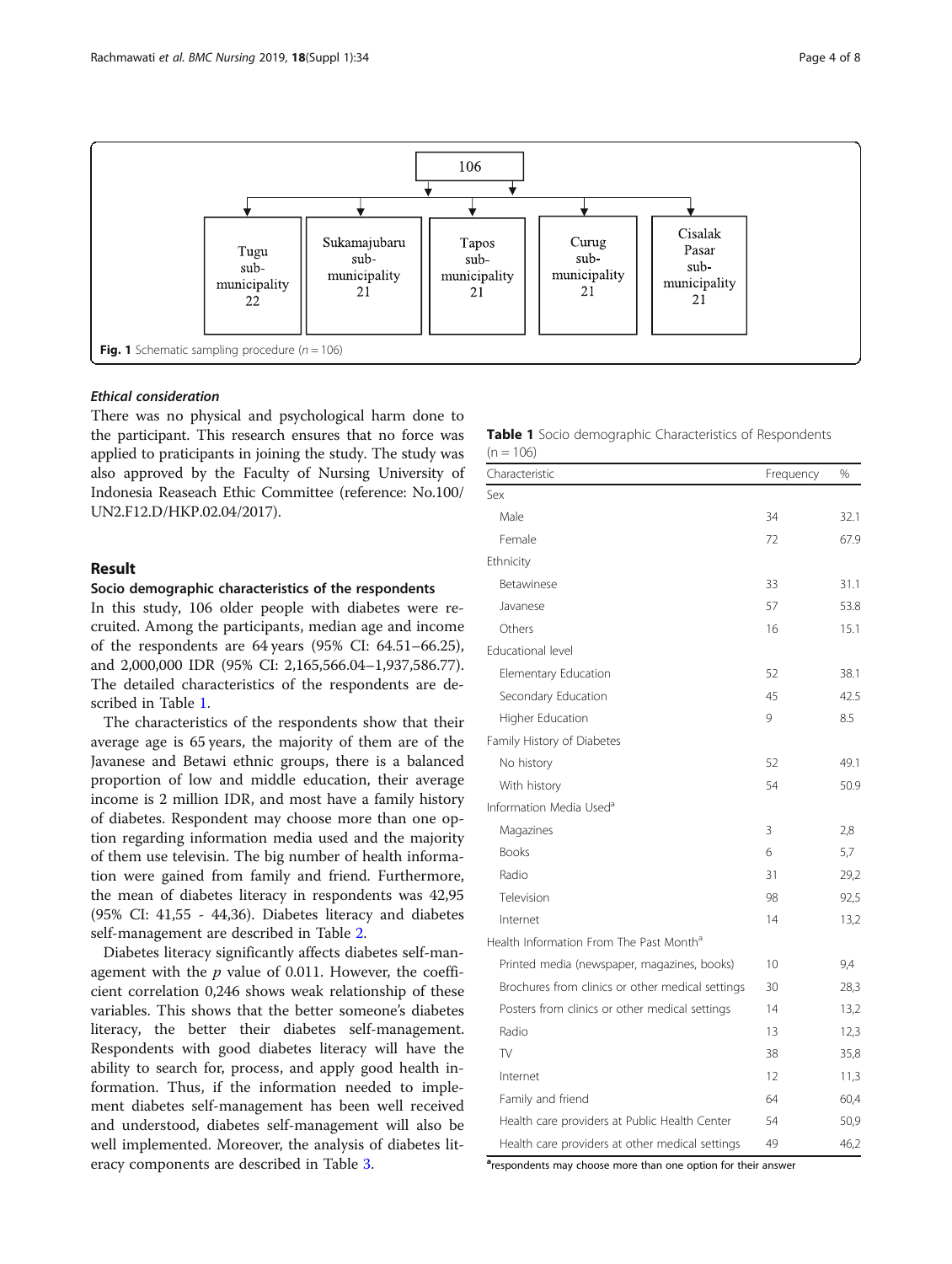<span id="page-4-0"></span>Table 2 Association of Diabetes Literacy to Diabetes Self-Management ( $n = 106$ )

| Variable                 | Diabetes Self-Management |          |  |
|--------------------------|--------------------------|----------|--|
|                          |                          | p value  |  |
| Diabetes Literacy        | 0.246                    | $0.011*$ |  |
| $\cdots$ $\sim$ $\cdots$ |                          |          |  |

\*signficant when p value < 0.05

The final modeling from the final multivariate analysis after going through the candidate, interaction, and confounder testing process is described in Table 4. The result shows that the respondents with good diabetes literacy are two times more likely to perform good diabetes self-management compared to the patients with poor diabetes literacy after being controlled by age and income. This means that good diabetes literacy will be associated with good diabetes-related knowledge as well. Good knowledge of diabetes will be able to change one's behavior, in this case in improving their diabetes selfmanagement.

#### **Discussion**

The results of the statistical tests for this research indicate that there is a significant relationship between diabetes literacy with diabetes self-management. These results are supported by a research conducted by Bailey, et al. in 2014 which suggests that low health literacy is associated with low knowledge of diabetes [[21](#page-6-0)]. Another similar study also explains that the higher the health literacy the higher the participation of one's self-management [[12](#page-6-0)]. Low health literacy is synonymous with a declining health status of the older people and results in low compliance to disease prevention programs [\[15\]](#page-6-0). Ishikawa and Yano also state that diabetes patients with a good level of health literacy will tend to demonstrate a good level of participation and diabetes self-care efficacy [[22](#page-6-0)].

Another study that supports these results was conducted by Fransen, et.al who states that low health literacy is associated with low knowledge of diabetes and leads to poor self-management as well [\[23](#page-6-0)]. A health literacy study on type-2 diabetes patients in Taiwan shows that health literacy has an indirect impact on the patients' blood sugar control as one of the components of diabetes self-management of patients [[16](#page-6-0)]. This finding, however, contradicts that of Al-Sayah, Majumdar, and Johnson (2015), who state

**Table 3** Components Analysis of Diabetes Literacy ( $n = 106$ )

| Diabetes Literacy                  | l ower |      |    | Higher |  |
|------------------------------------|--------|------|----|--------|--|
|                                    |        | $\%$ | n  | %      |  |
| Basic/Functional Literacy          | 32     | 30.2 | 74 | 69.8   |  |
| Communicative/Interactive Literacy | 51     | 48.1 | 55 | 51.9   |  |
| Critical Literacy                  | 73     | 68.9 | 33 | 31.1   |  |

Table 4 Final Model Resulting from the Multivariate Analysis Related to Diabetes Self-Management ( $n = 106$ )

| Variable          | Beta     | p value | Exp(B) | OR (CI 95%) |  |
|-------------------|----------|---------|--------|-------------|--|
| Age               | 0.983    | 0.025   | 2,673  | 0.440       |  |
| Income            | 0.795    | 0.066   | 2.214  | 0.432       |  |
| Diabetes literacy | 0.906    | 0.038   | 2,476  | 0.437       |  |
| constant          | $-3.794$ | 0.022   | 0,022  | 1.221       |  |

that health literacy does not have a direct impact on the health status of diabetics [[13](#page-6-0)].

The component of functional literacy of the respondents has varying assessments. However, there are more respondents who state that the counseling or health information that they receive today is delivered with ease, that they now rarely find difficult terms or writings that are too small, and that the information is easy to understand. Respondents who need help to understand health information amount to one-third of the total respondents. White reveals that health literacy is related to one's experience about the structure of health information such as brochures for patients [[24\]](#page-6-0). This shows that the role of media is quite important in delivering health information to respondents.

Older people with declining physical functions will certainly experience a setback in the aspects of eyesight and cognitive ability. Therefore, it is not uncommon to find older people who express having difficulties or need help when receiving information. As many as a third of the respondents in this study still need help from someone else in reading or understanding a piece of health information. The respondents consider that their family should also know and read the information delivered to them to help them remember it more easily. This statement from the respondents is consistent with a study by Strizich, et al. in 2016 which states that older people with declining cognitive abilities and minimal family support will be more likely to suffer from uncontrolled diabetes [\[25](#page-6-0)].

During the data collecting, a spontaneous interview showed that communicative literacy ability of the respondents is fairly good because the respondents have begun to seek and gather information related to their health. This may be due to the research taking place in the practice area for nursing students, which is also a factor enabling the high rate of search and application of health information in this research. Even though the use of media information is not statistically affecting self-management, it might be taken into consideration that it played as contributing factors. The respondents of this research have often received information from the work-study nursing students as well as from the health workers who are regularly on duty in Posbindu (the community healthcare center for older people) and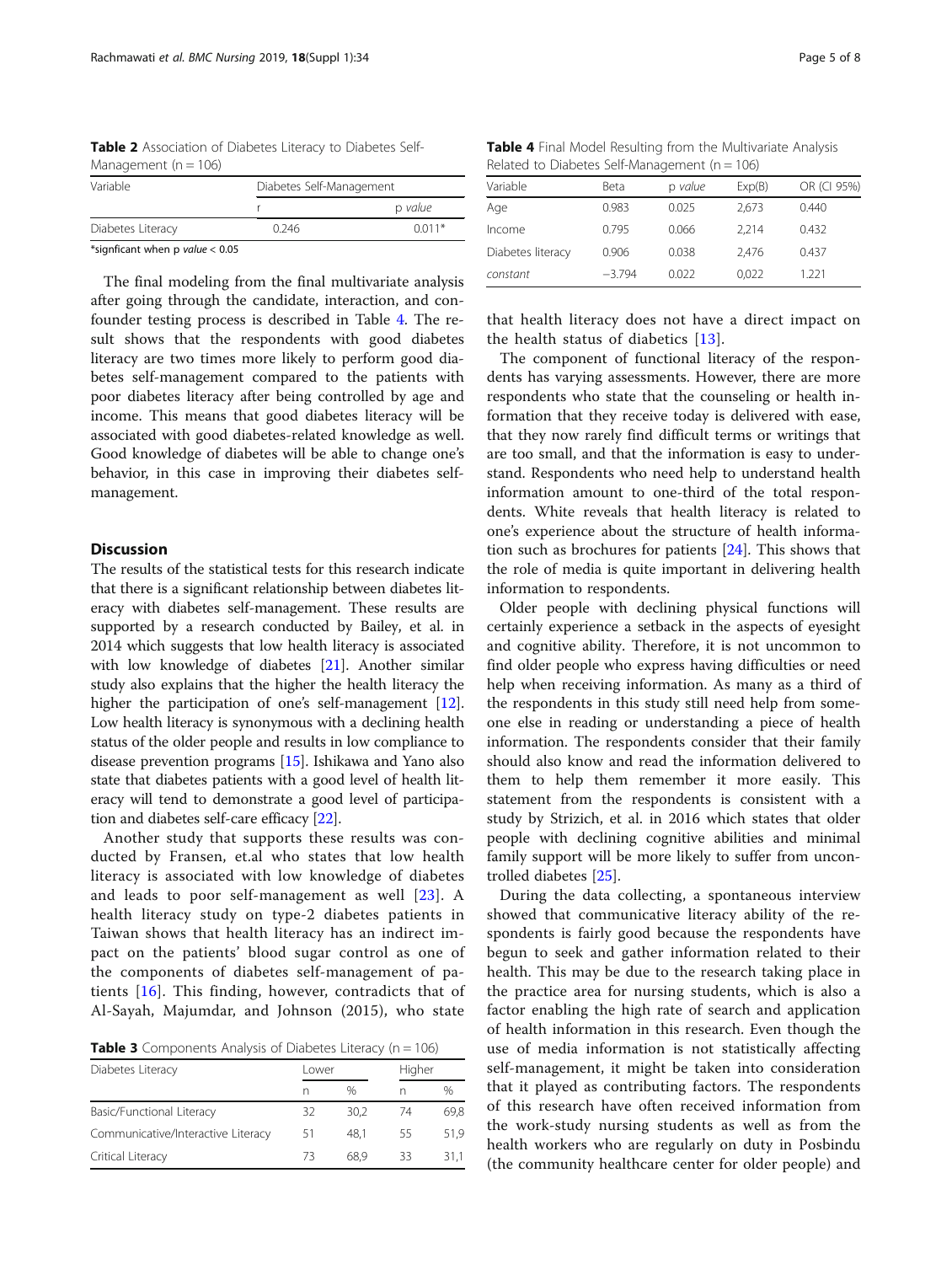community healthcare center. Then, since the respondents received the information they have made attempts to understand and apply it in their daily life.

The research conducted by von Wagner, Wolf, Steptoe, and Wardle in 2009 shows that self-management requires certain abilities, such as the ability to understand information and how lifestyle can affect diabetes [[26\]](#page-6-0). The ability to seek and collect health information is also affected by the existing access to health information. Pawlak finds that information technology is one of the determinants of health literacy [\[27](#page-6-0)]. Ease of information collection will certainly increase the search for and collection of information by respondents even further. The research conducted by Santosa showed that one factor that has an impact on health literacy is access to health information [\[28](#page-6-0)].

The ability to seek and collect health information is also affected by the access to health information available. Ferawati, Hasibuan, and Wicaksono state that diabetes management is also affected by the factor of information support [[29\]](#page-7-0). The results of this study are supported by the results of a similar research related to access to health information and diabetes care management conducted by Lai et.al, wherein they state that decisions on health made and implemented by individuals are affected by comprehensive, accessible health information that is appropriate based on their needs and socio-cultural backgrounds [\[30](#page-7-0)]. This means that the individual's diabetes self-management will be good if the necessary health information is easy to obtain and meets the individual's needs as well as characteristics such as education and cultural values adopted by the individual concerned.

Informational support from the family is known to also impact diabetes self-management. The results of this research show that half of the respondents get health information from their friends and family. This finding is consistent with that of Netismar in 2017 who states that informational support from the family is one of the motivations for the implementation of diabetes self-management [\[31](#page-7-0)]. The majority of research respondents have received health-related information during the past month. Apart from their family, health information that they received also came from the health workers at public health center, Posbindu, and elsewhere. This shows that access to individual health information is well functioning and there is also the role of health personnel as one of the health information providers during the diabetes treatment undergone by the respondents, and these affect the communicative literacy aspect.

These findings are reinforced by a research conducted by Santosa wherein she states that health information provided by health personnel can now be more easily

digested, only that it is not given frequently enough [\[28](#page-6-0)]. For example, a respondent stated that during the doctor visit, a brie counselling was given with some adjustments in the way that it's easier for patient to understand medical terms. The respondents do not visit the health care facility every day, so there is a need for other media where health information can be easily accessed. Interviews with the respondents indicate that television is more interesting because they can see for themselves what is being delivered. This is in line with the findings of Newblod and Campos (2011) which assert that radio and television are more effective in terms of audience reachability and repeatability of the news compared to print media  $[32]$  $[32]$ . The explanation shows that the role of print media is not very efficient in delivering health education to the older people.

The gap filled by this research related to diabetes literacy and diabetes self-management is found in the minimal amount of research that examines diabetes literacy in more specific terms and its relationship with diabetes self-management. The findings of this research indicate that diabetes self-management will be good if accompanied by efforts to obtain, process, and apply good health information as well. Educational background and functional status will also represent different levels of diabetes literacy in the older people and, as such, they render the health education efforts undertaken ineffective. The results of this research also show that the older people access health information mostly on television as an audiovisual device. Therefore, nurses ought to have the ability to design health education using audiovisual media that must take into consideration the aspects of age and education of the older people.

#### Conclusion

There is a significant relationship between diabetes literacy with diabetes self-management of the older people with diabetes, in that the better their diabetes literacy the better their self-management. Diabetes literacy in the older people can improve their diabetes self-management alongwith ability to seek and apply information on diabetes available through the use of suitable media information. It is expected that the results of this research will able to provide an input and materials for consideration in order to overcome the problems of older people diabetes by considering the aspect of diabetes literacy when assessing and addressing diabetes-specific health education needs, one method being individual health education interventions conducted using audiovisual media.

#### Abbreviations

CI: Confidence interval; DRPM: Directorate of research and community engagement (Direktorat Riset dan Pengabdian Masyarakat in Bahasa); DSMQ: The diabetes self-management questionnaire; Exp(B): Exponent Beta;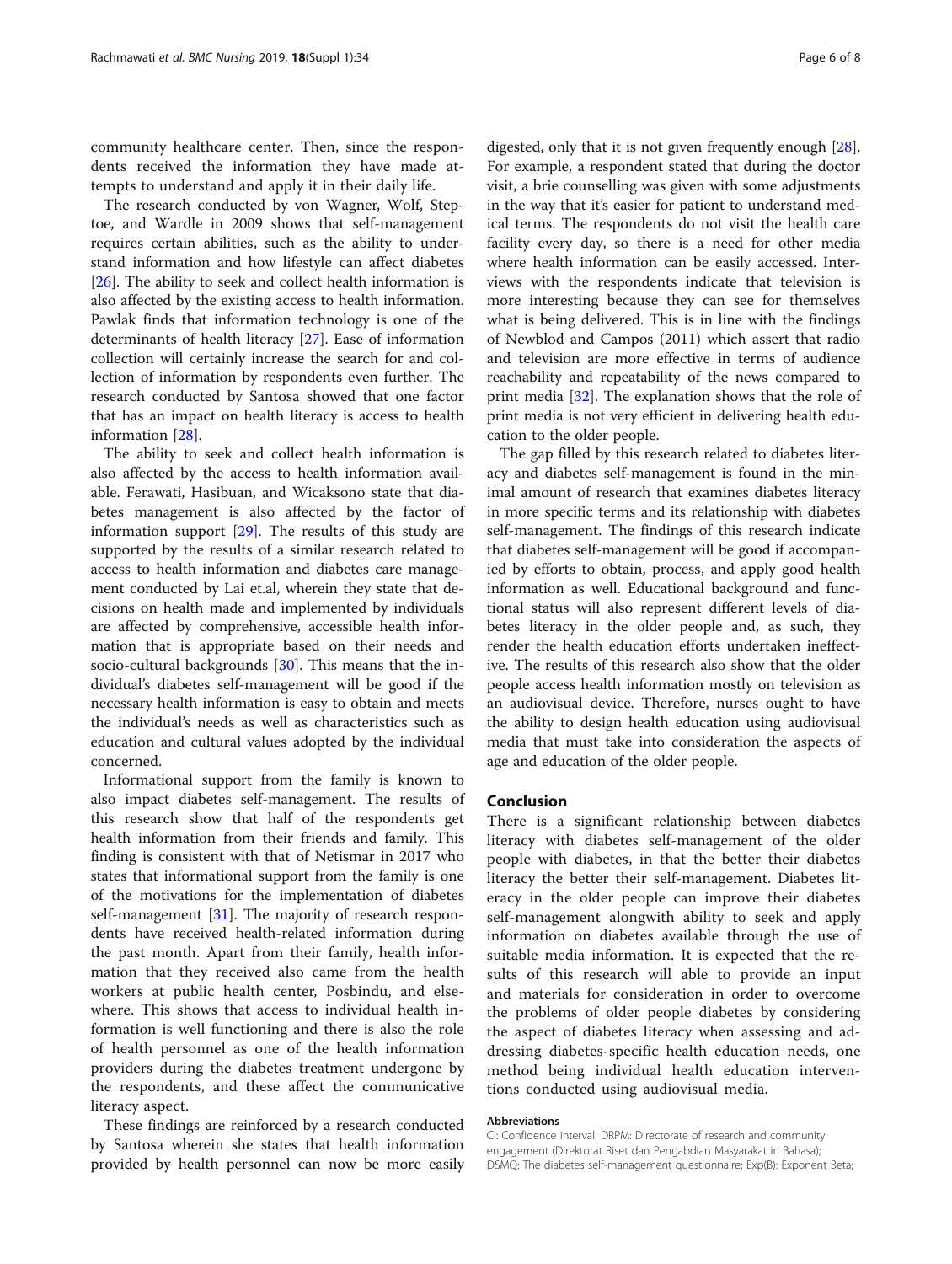<span id="page-6-0"></span>LANSET DM: A term used in Bahasa for the health program for older people with diabetes Mellitus; PITTA: Internationally Indexed Publication for Final Assignment (Publikasi terindeks Internasional untuk Tugas Akhir in Bahasa); SD: Standard of deviation; T2DM: Type 2 diabetes mellitus

#### Acknowledgements

The researcher would like to express a sincere thank you to all those who helped during the research, more importantly all research participants. Thank you to the Faculty of Nursing of Universitas Indonesia.

#### Funding

The publication of the results of this study is funded by PITTA Grant provided by DRPM of Universitas Indonesia as listed in 381/UN.2.R3.1/ HKP.05.00/2017..

#### Availability of data and materials

Data and questionnaires will be available upon request.

#### About this supplement

This article has been published as part of BMC Nursing Volume 18 Supplement 1, 2019: Selected articles from the 6th Biennial International Nursing Conference. The full contents of the supplement are available online at [https://bmcnurs.](https://bmcnurs.biomedcentral.com/articles/supplements/volume-18-supplement-1) [biomedcentral.com/articles/supplements/volume-18-supplement-1.](https://bmcnurs.biomedcentral.com/articles/supplements/volume-18-supplement-1)

#### Authors' contributions

All authors read and approved the final version of the manuscript.

#### Ethics approval and consent to participate

This study has passed the ethical of conduct by the Ethics Committee of the Faculty of Nursing of Universitas Indonesia No. 100/UN2.F12.D/HKP.02.04/ 2017 and the participants had provided informed consent to participate in this study

#### Consent for publication

Patient consent for publication was receieved

#### Competing interests

The authors declare that they have no competing interests.

#### Publisher's Note

Springer Nature remains neutral with regard to jurisdictional claims in published maps and institutional affiliations.

#### Published: 16 August 2019

#### References

- 1. International Diabetes Federation. IDF Diabetes Atlas, 6th edn update, poster. Brussels: International Diabetes Federation; 2014.
- 2. Pusat Data dan Informasi Kementrian Kesehatan RI. Situasi lanjut usia (lansia) di Indonesia. Available from: [http://www.depkes.go.id/resources/download/](http://www.depkes.go.id/resources/download/pusdatin/infodatin/infodatin%20lansia%202016.pdf) [pusdatin/infodatin/infodatin%20lansia%202016.pdf](http://www.depkes.go.id/resources/download/pusdatin/infodatin/infodatin%20lansia%202016.pdf). Accessed 16 Mar 2016
- 3. Soelistijo SA, et al. Konsesus Pengelolaan dan Pencegahan diabetes melitus tipe 2 di Indonesia 2015. Available from: [https://pbperkeni.or.id/wp-content/](https://pbperkeni.or.id/wp-content/uploads/2019/01/4.-Konsensus-Pengelolaan-dan-Pencegahan-Diabetes-melitus-tipe-2-di-Indonesia-PERKENI-2015.pdf) [uploads/2019/01/4.-Konsensus-Pengelolaan-dan-Pencegahan-Diabetes](https://pbperkeni.or.id/wp-content/uploads/2019/01/4.-Konsensus-Pengelolaan-dan-Pencegahan-Diabetes-melitus-tipe-2-di-Indonesia-PERKENI-2015.pdf)[melitus-tipe-2-di-Indonesia-PERKENI-2015.pdf](https://pbperkeni.or.id/wp-content/uploads/2019/01/4.-Konsensus-Pengelolaan-dan-Pencegahan-Diabetes-melitus-tipe-2-di-Indonesia-PERKENI-2015.pdf)
- 4. Rusdianingseh. Pengalaman klien dalam pengendalian diabetes melitus tipe 2 di Kelurahan Sukatani Depok. Depok: Faculty of Nursing- University of Indonesia; 2015.
- 5. Ratnawati D. Program Lansia Sehat dengan diabetes mellitus (LANSET DM) sebagai Strategi Intervensi Keperawatan Komunitas dalam Pengendalian DM pada Kelompok Lansia di Kelurahan Cisalak Pasar, Cimanggis, Depok. Depok: Faculty of Nursing- University of Indonesia; 2014.
- 6. Nguyen HA, et al. Cognitive function is a risk for health literacy in older adults with diabetes. Diabetes Res Clin Pract. 2013;101:141–7. Available from. <https://doi.org/10.1016/j.diabres.2013.05.012>.
- Andrade I, Silva C, Martins AC. Application of the health literacy INDEX on the development of a manual for prevention of falls for older adults. Patient Educ Couns. 2017;100(1):154–9 Available from: [https://doi.org/10.1016/j.](https://doi.org/10.1016/j.pec.2016.07.036) [pec.2016.07.036](https://doi.org/10.1016/j.pec.2016.07.036).
- Sørensen K, et al. Health literacy and public health: A systematic review and integration of definitions and models. BMC Public Health. 2012;12:80.
- 9. Nutbeam D. Health literacy as a public health goal: a challenge for contemporary health education and communication strategies into the 21st century. Health Promot Int. 2000;15(3):259–67 Available from: [https://doi.org/10.1093/heapro/15.3.259.](https://doi.org/10.1093/heapro/15.3.259)
- 10. Van den Broucke S. Health literacy: a critical concept for public health. Arch Public Health. 2014;72(10):1-2. [https://doi.org/10.1186/2049-3258-72-10.](https://doi.org/10.1186/2049-3258-72-10)
- 11. Vandenbosch J, et al. The impact oh health literacy on diabetes selfmanagement education. Health Educ J. 2018;77(3):349–62. [https://doi.org/10.1177/0017896917751554.](https://doi.org/10.1177/0017896917751554)
- 12. Van der Heide I, et al. Association among health literacy, diabetes knowledge, and self-management behavior in adults with diabetes: results of a Dutch cross-sectional study. J Health Commun. 2014;19(2):115–31 Available from: <https://doi.org/10.1080/10810730.2014.936989>.
- 13. Al Sayah F, Majumdar SR, Johnson JA. Association of inadequate health literacy with health outcomes in patiets with type 2 diabetes and depression: secondary analysis of controlled trial. Can J Diabetes. 2015;39: 259–65 Available from: [https://doi.org/10.1016/j.jcjd.2014.11.005.](https://doi.org/10.1016/j.jcjd.2014.11.005)
- 14. Souza JG, Apolinaro D, Magaldi RM, Busse AL, Campora F, Jacob-Filho W. Functional health literacy and glycaemic control in older adults with type 2 diabetes outcomes. MBJ Open. 2014;4(2):e004180.
- 15. MacLeod S, Musich S, Gulyas S, Cheng Y, Tkatch R, Cempellin D, … Yeh CS. The impact of inadequate health literacy on patient satisfaction, healthcare utilization, and expenditures among older adults. 2016. Available from: <https://doi.org/10.1016/j.gerinurse.2016.12.003>.
- 16. Tseng H-M, Liao S-F, Wen Y-P, Chuang Y-J. Stages of change concept of the transtheoretical model for healthy eating links health literacy and diabetes knowledge to glycemic control in people with type 2 diabetes. Prim Care Diabetes. 2017;11:29–36 Available from: [https://doi.org/10.1016/j.pcd.2016.08.005.](https://doi.org/10.1016/j.pcd.2016.08.005)
- 17. Lee E-H, Lee YW, Moon SH. A structural equation model linking health literacy to self-efficacy, self-care activities, and health-related quality of life in patients with type 2 diabetes. Asian Nurs Res. 2016;10:82–7 Available from [https://doi.org/10.1016/j.anr.2016.01.005.](https://doi.org/10.1016/j.anr.2016.01.005)
- 18. World Health Organization. Golbal reports on diabetes: Executive Summary. 2016. Available from: [http://apps.who.int/iris/bitstream/10665/204874/1/](http://apps.who.int/iris/bitstream/10665/204874/1/WHO_NMH_NVI_16.3_eng.pdf) [WHO\\_NMH\\_NVI\\_16.3\\_eng.pdf](http://apps.who.int/iris/bitstream/10665/204874/1/WHO_NMH_NVI_16.3_eng.pdf)
- 19. Ishikawa H, Takeuchi T, Yano E. Measuring finctional, communicative, and critical health literacy aong diabetes patients. Diabetes Care. 2008;31:874–9.
- 20. Schmitt A, Gahr A, Hermanns N, Kulzer B, Huber J, Hak T. The Diabetes Self-Management Questionnaire (DSMQ): Development and evaluation of an instrument to assess diabetes self-care activities associated with glycaemic control. Health Qual Life Outcomes. 2013; 11(138). Available from: doi: [https://doi.org/10.1186/1477-7525-11-138.](https://doi.org/10.1186/1477-7525-11-138)
- 21. Bailey SC, Brega AG, Crutchfield TM, Elasy T, Herr H, Kaphingst K, et al. Update on health literacy and diabetes. Diabetes Educ. 2014;40(5):581–604 Available from: [https://doi.org/10.1177/0145721714540220.](https://doi.org/10.1177/0145721714540220)
- 22. Ishikawa H, Yano E. The relationship of patient participation and diabetes outcomesfor patients with high vs low health literacy. Patient Educ Couns. 2011; 84(3):393–397. Available from: doi: <https://doi.org/10.1016/j.pec.2011.01.029>.
- 23. Fransen MP, von Wagner C, Essink-Bot M-L. Diabetes self-management in patients with low health literacy: ordering findings from literature in health literacy framework. Patient Educ Couns. 2011;88:44-53. Available from: doi: <https://doi.org/10.1016/j.pec.2011.11.015>.
- 24. White S, Chen J, Atchison R. Relationship of preventive gealth practice and health literacy: a national study. Am J Health Behav. 2008;32(3): 227–42.
- 25. Strizich G, et al. Glycemic control, cognitive function, and faily support among middle-aged and older Hispanics with diabetes: the Hispanic community health study/study of Latinos. Diabetes Res Clin Pract. 2016;117: 64–73 Available from: <https://doi.org/10.1016/j.diabres.2016.04.052>.
- 26. von Wagner C, Steptoe A, Wolf MS, Wardle J. Health literacy and health actions: a review and a framework from health psychology: J Health Educ Behav. 2009;36(5):860-877. Available from doi: [https://doi.org/10.1177/1090198108322819.](https://doi.org/10.1177/1090198108322819)
- 27. Pawlak R. Economic considerations of health literacy. J Nurse Econ. 2005; 23(4):173–80 147.
- 28. Santosa KS. Faktor-faktor yang berhubungan dengan tingkat kemelekan kesehatan pasien di klinik dokter keluarga fakultas kedokteran Universitas Indonesia Kiara,DKI Jakarta. (Thesis). Depok: Faculty of Medicine-University of Indonesia; 2012.